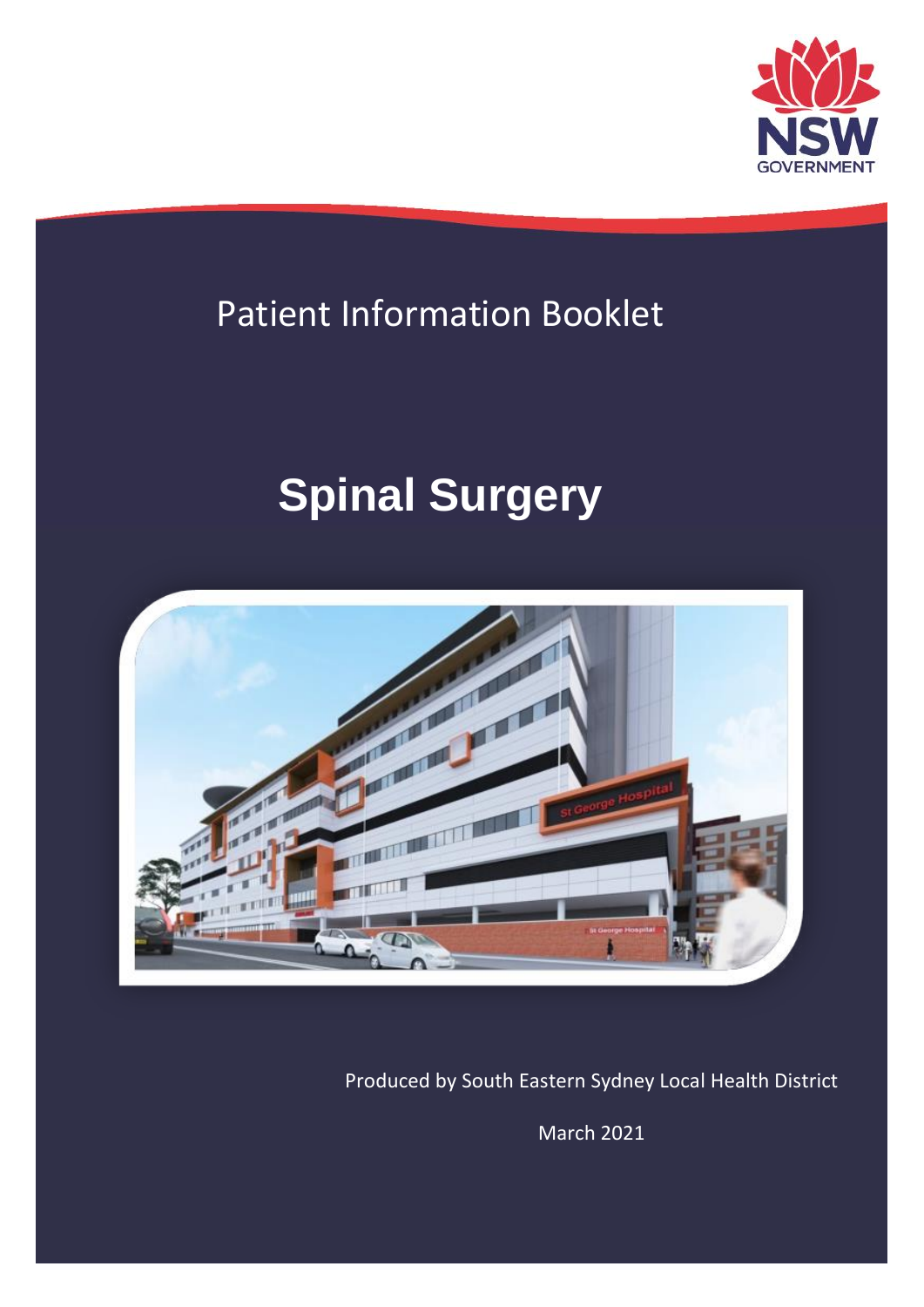**Be in the best condition that you can before your surgery and you will be in the best shape for recovery. Start now.**

**Find out how by watching this short video on the internet: Bit.ly/2Trcdr**



Reviewed By St George Hospital **Consumer Advisory Group** Working together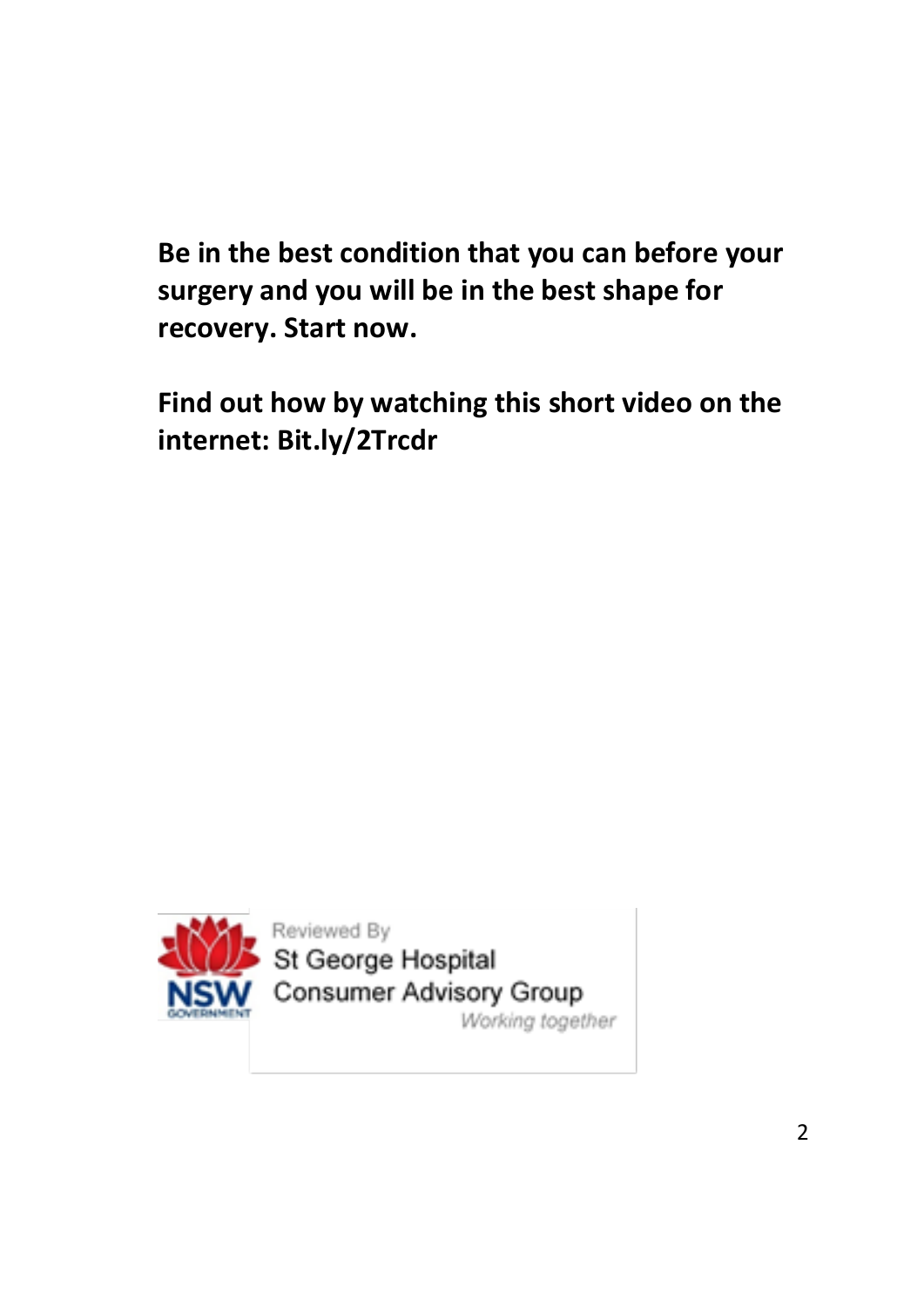## **Contents**

#### **Page Number**

| Introduction                 | 4         |
|------------------------------|-----------|
| What is ERAS                 | 4         |
| <b>Before Your Operation</b> | 4-6       |
| What to bring to hospital    | 6         |
| Post-operative recovery      | 7-9       |
| Lung Health                  | 10-11     |
| Daily activities             | $12 - 13$ |
| Discharge from hospital      | 14        |
| After discharge              | 15-18     |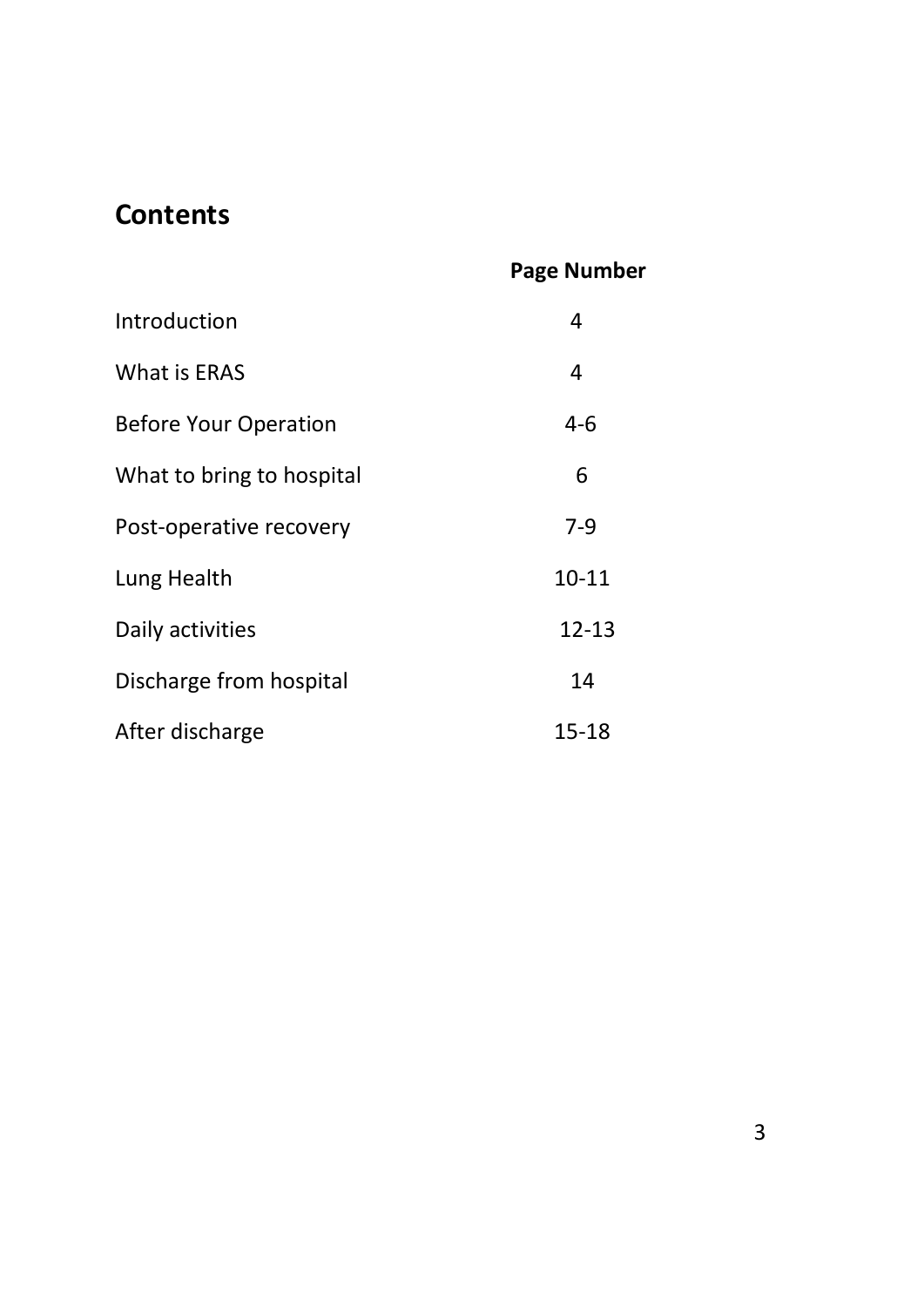## **INTRODUCTION**

This patient information booklet is designed for patients who are about to undergo spinal surgery at St George Hospital. It will help to reinforce some of the information given to you by your surgeon and to develop an understanding of what expected of you before and after surgery. However, some of the information contained in this booklet may not apply to you. This booklet is only a guide to what will most probably happen during your stay at St George Hospital and what is expected of you before and after your surgery. Should you have any queries or concerns, please do not hesitate to speak to your surgeon prior to surgery.

**Our aim is to** help you recover as soon as possible after your operation keeping things as 'normal' as possible before your operation and get back to your normal self again as soon as possible after the operation.

There are several important ways that we help you recover faster which may be different from any previous operations you may have had. Your pre surgery, surgery and post surgery is a team approach and you are a part of this team.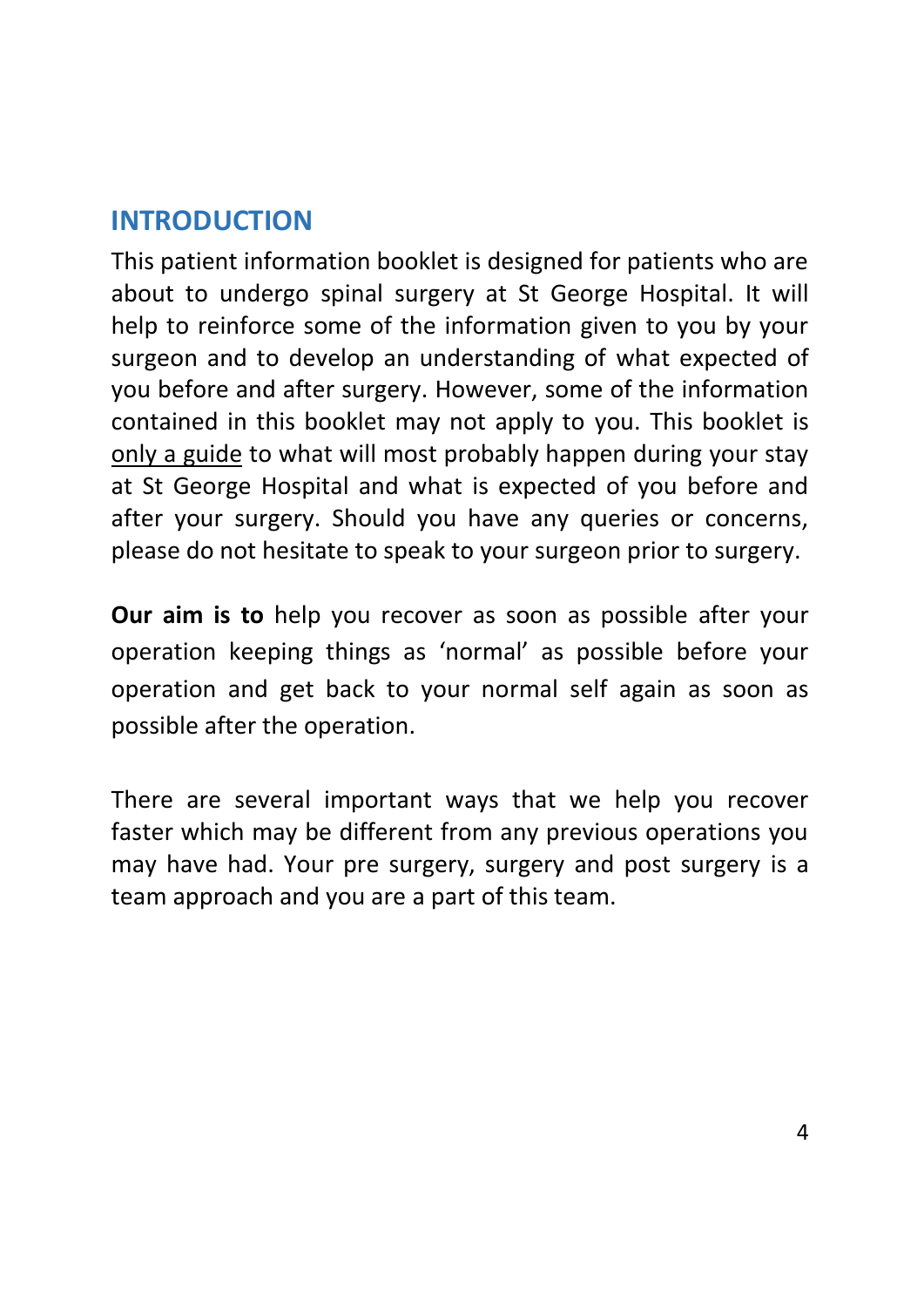## **BEFORE YOUR OPERATION**

#### **Pre-admissions Clinic**

You may be required to attend the Pre-admission Clinic at the hospital. Please be aware that this clinic is quite time consuming and you may be here for around for 3-4 hours. We advise that you have something to eat and drink prior to attending the clinic and bring something to keep you entertained for example: a book or newspaper etc.

At the pre-admissions clinic you will see the following health care professionals:

- Surgeon discuss your upcoming surgery and you can ask any questions that you have
- Anesthetists
- ERAS Nurse will discuss all aspects of your pre and postoperative management, including expectations, pain control, diet, mobilisation and goals
- Pre-admissions Registered Nurse

Depending on your planned surgery and your pre-operative condition you may also see:



#### **Blood thinning medication**

If you are on any blood thinning medications they will usually need to be stopped before surgery (usually the week before). The doctor at the pre-admission clinic will advise you on this. You must also stop taking any fish oil or krill oil tablets.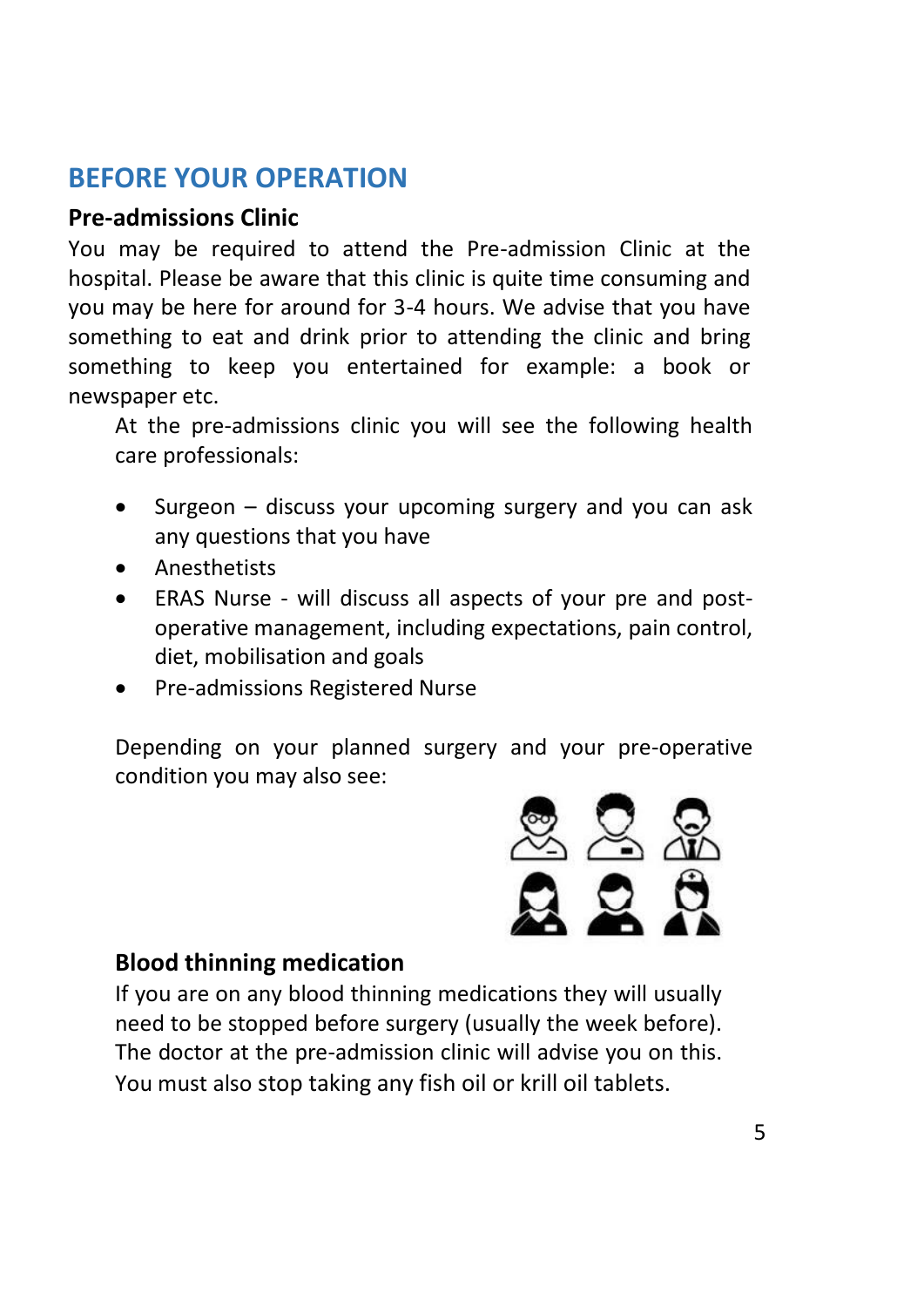#### **Smoking**

Smoking increases the risk of post-operative lung infection and delays wound healing. We encourage you to consider quitting. Please see your GP about the role of nicotine patches or call the QUITLINE **13 7848** or website [http://www.icanquit.com.au/.](http://www.icanquit.com.au/)

#### **Exercise**

If at all possible it is important that you maintain some level of fitness. The current guide is that you should walk or exercise 5 times each week for 30 minutes at a time. You should become a little breathless and work up a bit of a sweat.

#### **Preventing blood clots**

Blood clots can form in the deep veins of our legs. A part of this clot can break off and travel to the lung. These are very dangerous, so to reduce the risk of these you will be encouraged to walk around as much as possible following your surgery. You will also have compression stockings on your legs from before you have your operation until your discharge from hospital. In some situations your doctor may recommend these be worn for a period of time after discharge.

## **WHAT TO BRING TO HOSPITAL**

- Your current medications in their original package
- Basic toiletries
- Pyjamas/nightgown/dressing gown
- Comfortable loose fitting clothing

NB You are responsible for any belongings you bring wring with you.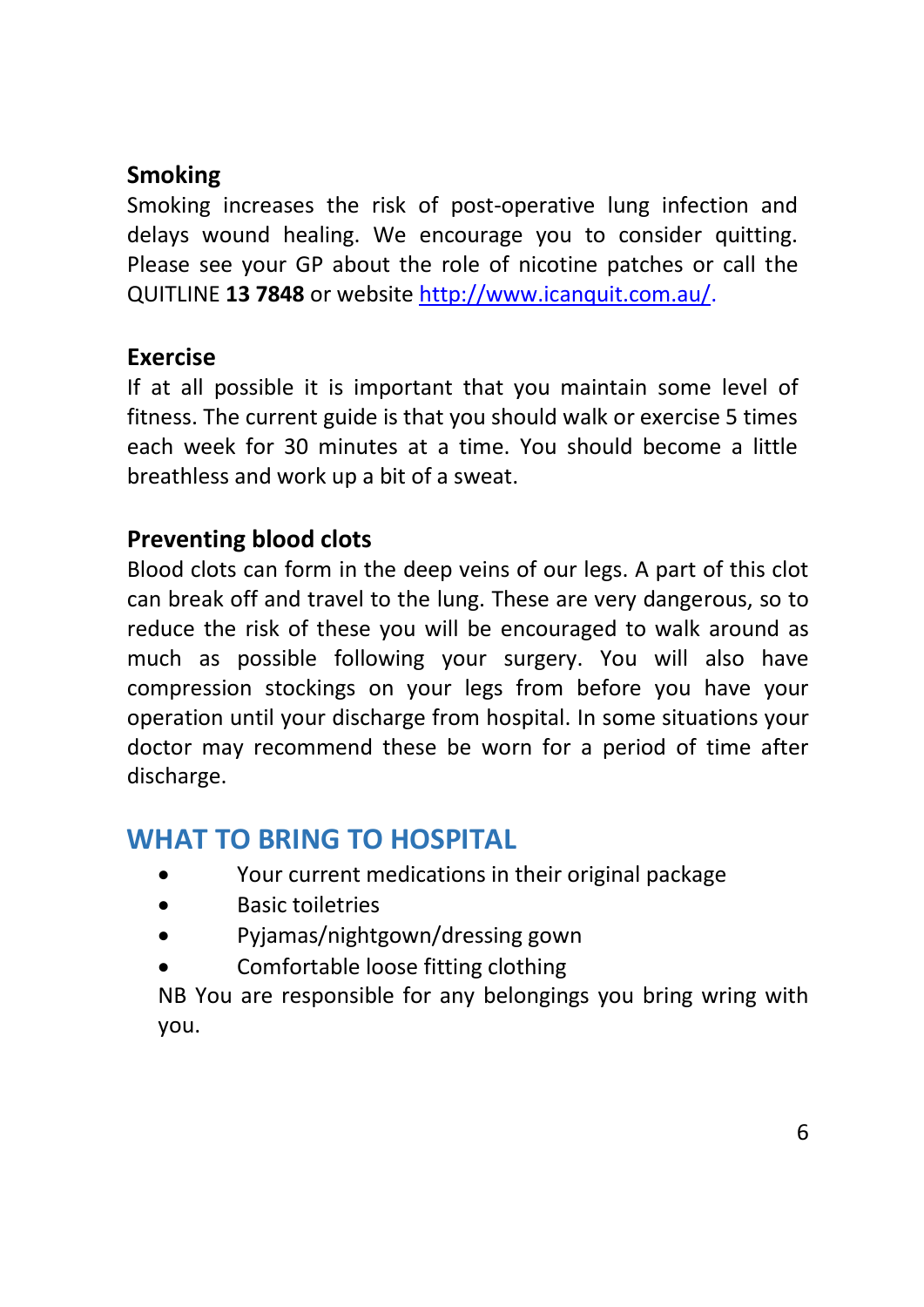## **POST-OPERATIVE RECOVERY**

The critical components in your recovery are to return you to your usual activity as soon as possible. This will include eating and drinking, sitting out of bed and walking as soon as possible. Walking soon after surgery is crucial in preventing complications and in encouraging your bowel function to return. Please be aware that the physiotherapist will not see you on the weekend- however, we strongly encourage you to still mobilise and continue with deep breathing exercises.

#### **Day 1:**

You will be started on diet if you are not feeling nauseated. The fluids through your drip will most likely be stopped today, however the cannula will remain in until tomorrow.

If you have Patient Controlled Analgesia (PCA), pain relief given through your drip, this may also be stopped and you will be commenced on pain tablets.

A Nurse can assist you in the shower. You will be encouraged to walk 10 metres twice today with assistance and sit out of bed for meals.



#### **Day 2:**

For smaller opertions, depending on your recovery you may go home today.

If not, you will continue on a ward diet and are encouraged to drink fluids.

You will be expected to shower independently or with minimal assistance from the Nurse. You will be encouraged to walk 20 metres twice today with assistance (minimum of 40 metres today- we encourage more if you can). Sit out of bed for meals but not more than 30 minutes at one time.

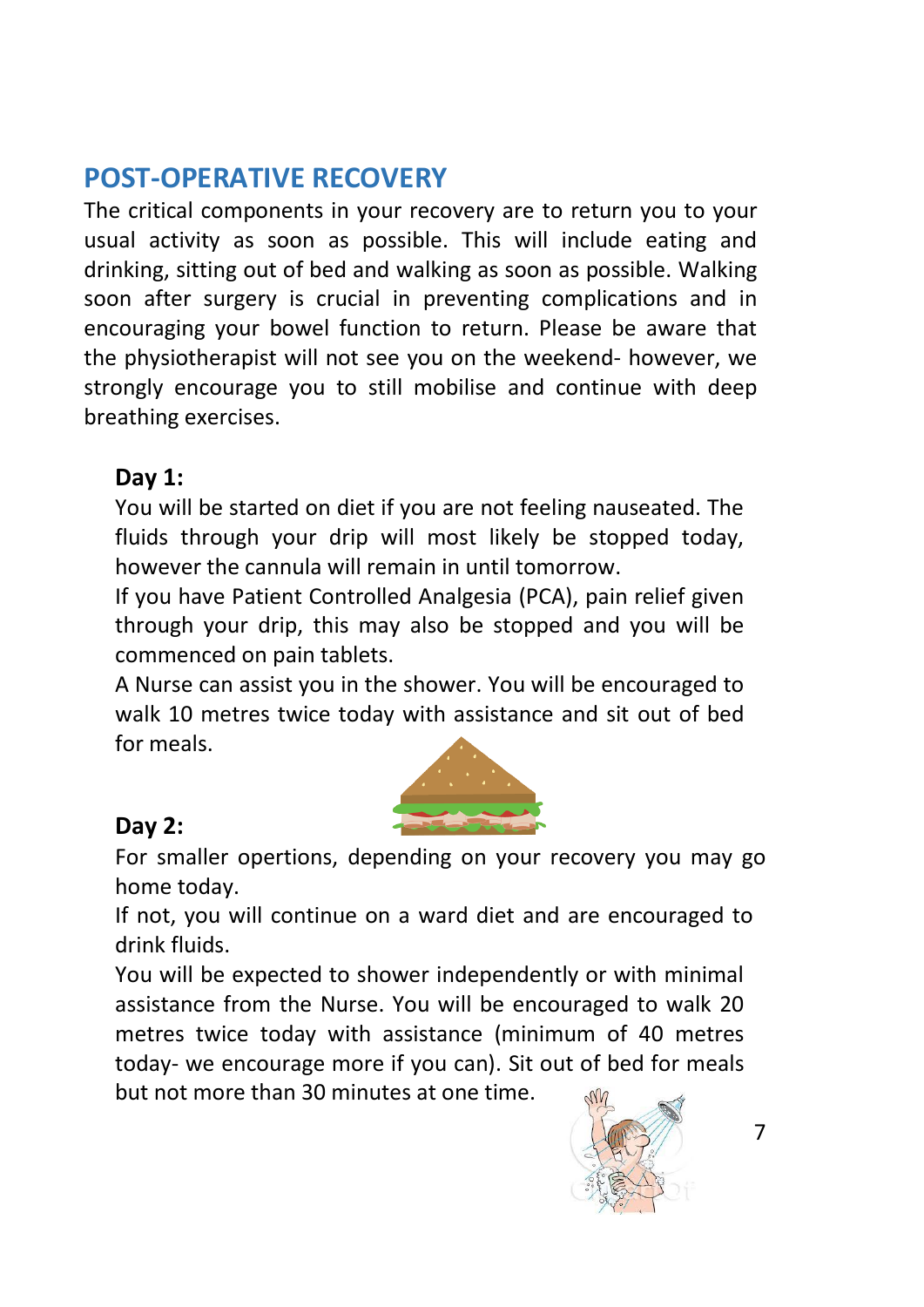#### **Day 3:**

You will continue with your normal food and fluids.

You will be expected to shower independently or with minimal assistance from the Nurse.

You are encouraged and expected to sit out of bed for at least 4 hours in the morning and in the afternoon and to walk 40 metres in the morning and 40 metres in the afternoon (minimum of 80 metres today - we encourage more if you can).

If you have a drain in your back it may be removed- depending on the doctor's decision.

Depending on your progress, you may be discharged home today.



#### **Day 4:**

You will continue with your normal food and fluids. You're expected to shower independently.

You are encouraged and expected to sit out of bed for at least 4 hours in the morning and in the afternoon and to walk 50 metres in the morning and 50 metres in the afternoon (minimum of 100 metres today - we encourage more if you can).

Depending on your progress, you may be discharged home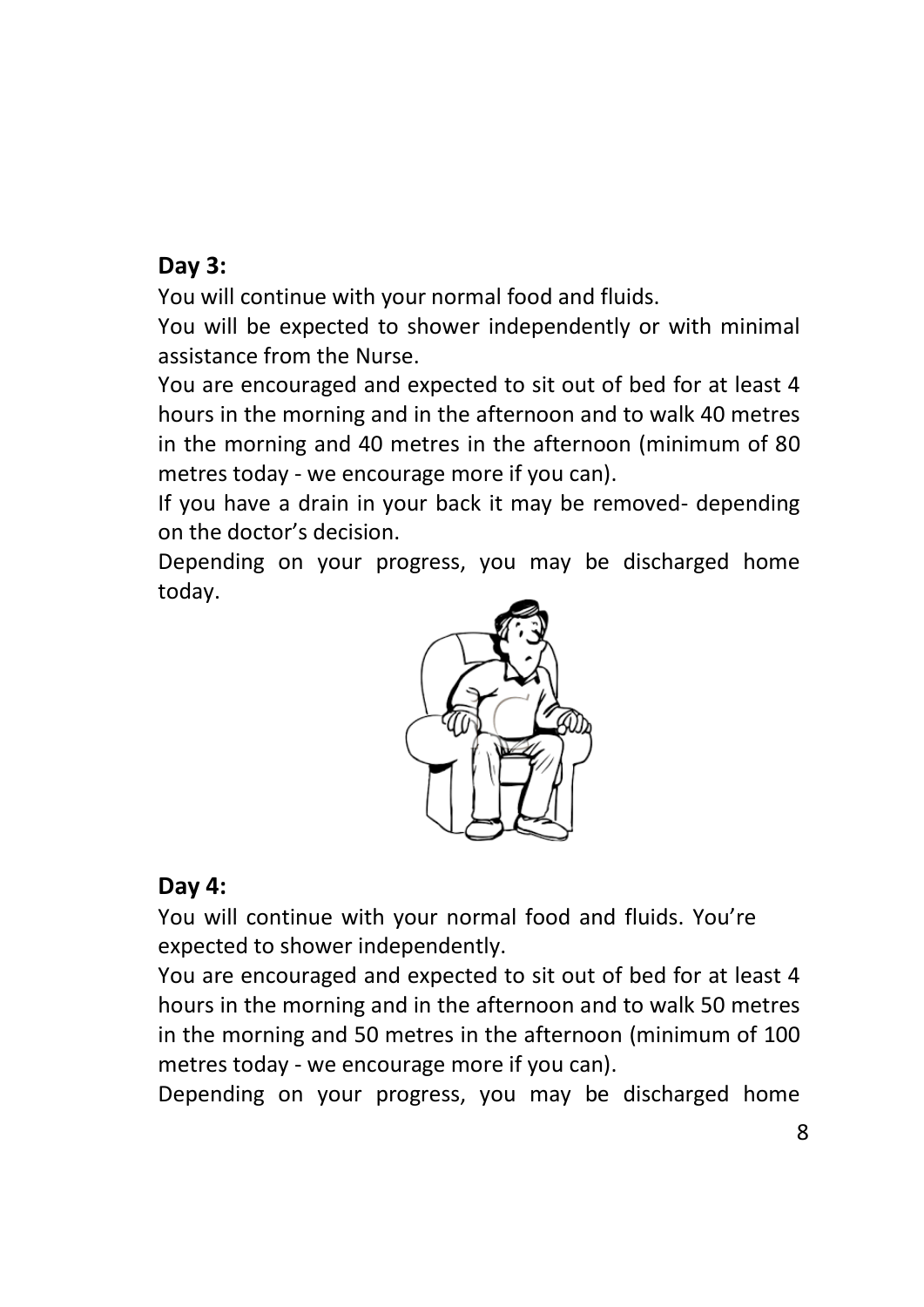today. If you are, all remaining cannulas will be removed.

#### **Day 5:**

You will continue with your normal food and fluids. You're expected to shower independently.

You are encouraged and expected to sit out of bed for at least 4 hours in the morning and in the afternoon and to walk 50 metres in the morning and 50 metres in the afternoon and 50 metres in the evening (minimum of 150 metres today- we encourage more if you can).

Depending on how you are feeling, you may be discharged home today.

#### **Getting in and out of bed:**

LOG ROLLING

- 1. While lying on your back bend one knee up
- 2. Roll to the side opposite to your bent knee aiming to keep shoulders and hips in line
- 3. Place feet over edge of bed
- 4. Push up into sitting using your arms and let your legs swing to the floor

#### LYING DOWN

- 1. Sit on edge of bed
- 2. Lean down on one elbow and slowly bring your legs up onto the bed
- 3. Roll onto your back

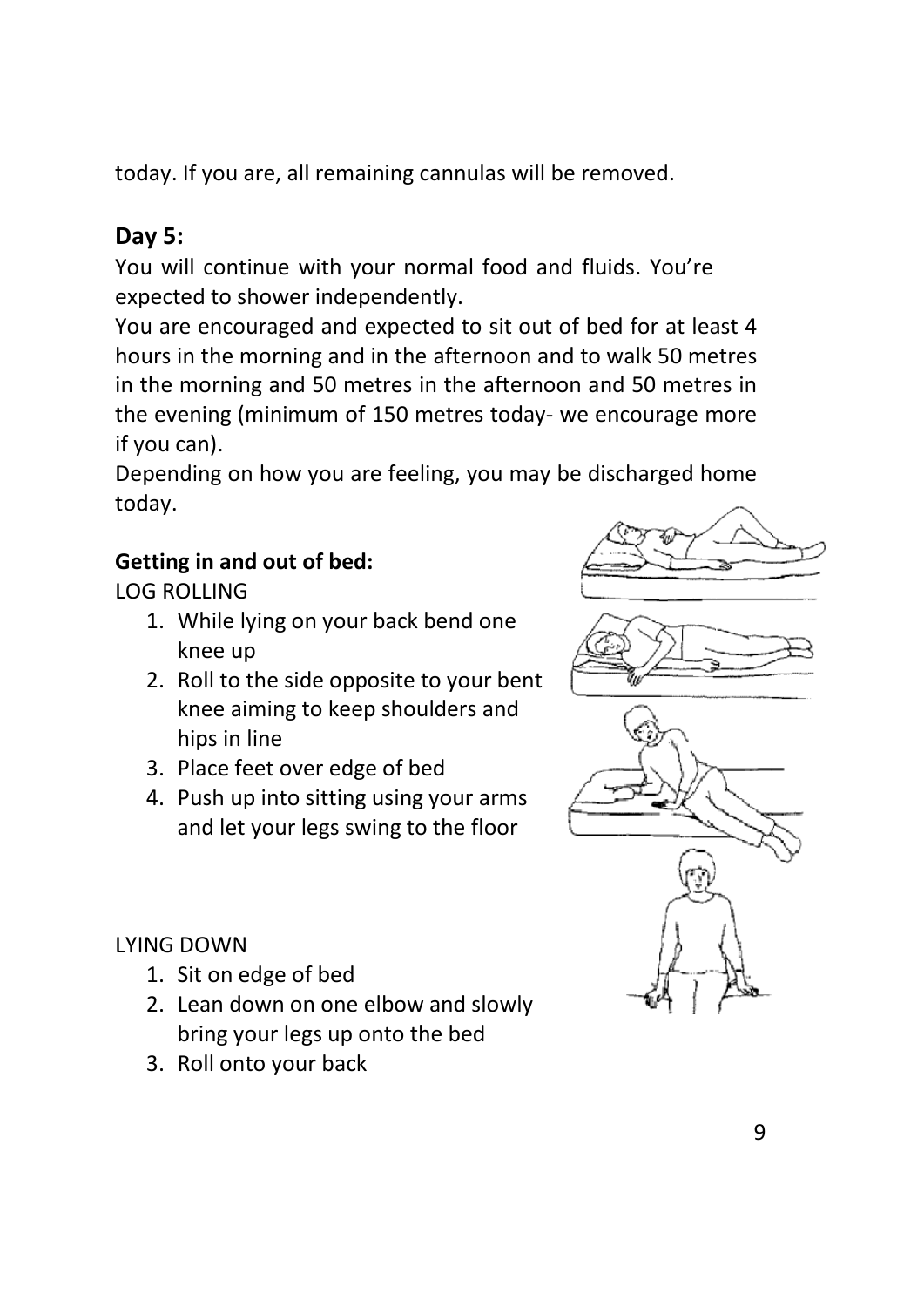## **LUNG HEALTH**

#### **Importance of Walking**

It is very important to start walking as early as possible after your operation. Walking improves your breathing and ventilates your lungs by moving air in and out, therefore preventing respiratory complications such as lung collapse and pneumonia. Importantly, walking helps prevent blood clots forming in your legs.

Walking further helps to re-expand all areas of your lungs especially the lower zones through the downward movement of the diaphragm (a large breathing muscle). You should aim to walk before each meal of the day (breakfast, morning tea, lunch, afternoon tea, dinner and supper). The most important thing you can do is to avoid remaining in bed unless you are actually sleeping.



#### **Deep Breathing Exercises**

**1. Deep Breathing Exercises-** these can be done when you are walking or sitting.

How to perform deep breathing:

- Take a deep breath in, inhaling deep so that your stomach walls move outwards
- Hold the breath for 3 seconds
- Breath out, exhaling in a relaxed manner
- Do this 5 times



10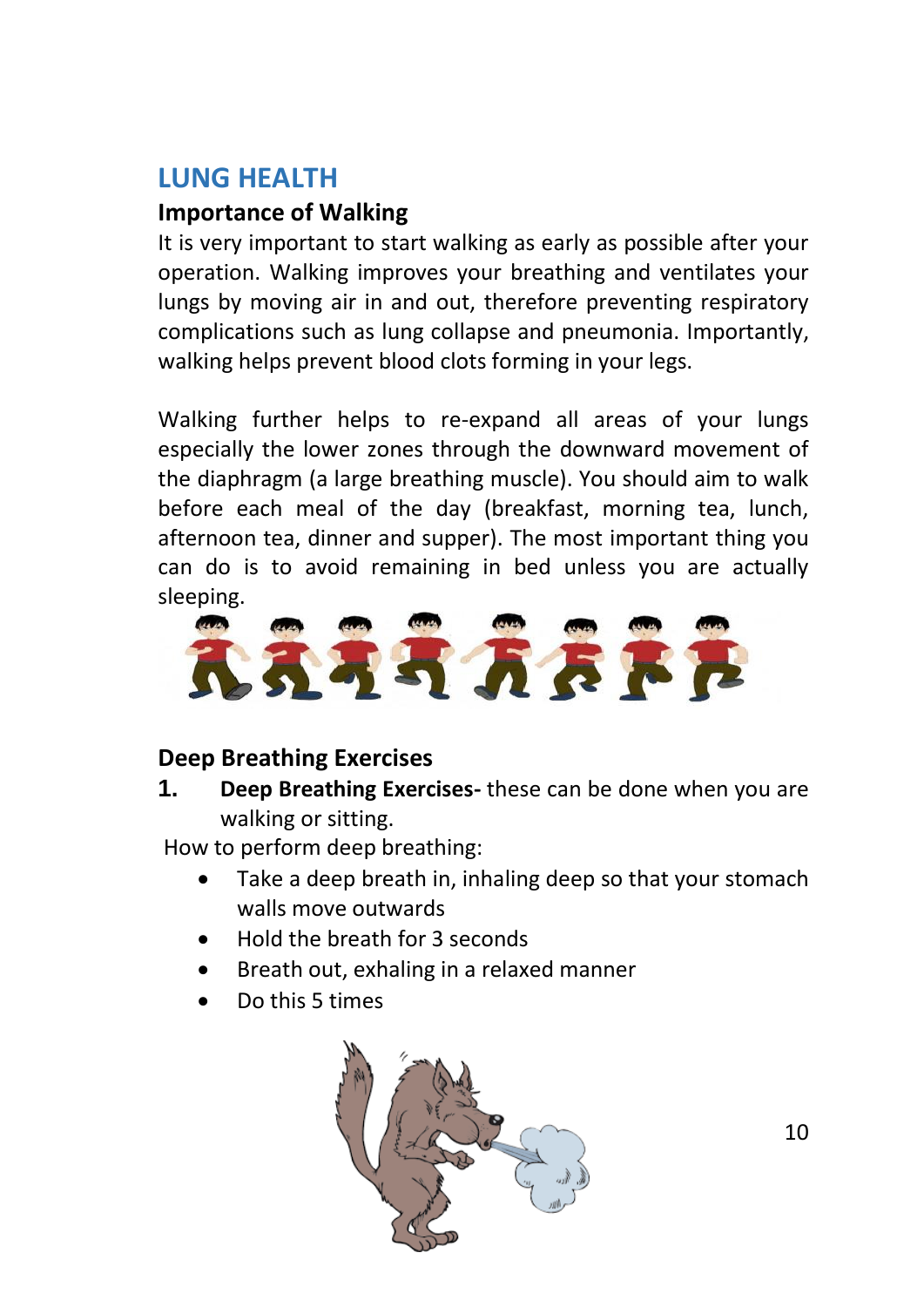**2. Huff**- this helps you to move secretions (phlegm) closer to your upper airways so that you can cough more effectively.

To correctly perform a huff:

- Take a low volume/short breath
- Keep your mouth open
- Breathe out a forceful breath (huff sound) as if you were fogging up your glasses or a mirror
- The cycle is repeated until the huff is dry sounding and does not appear that there are any secretions (phlegm) in your airways
- **3. Cough-** it is important to cough and clear the secretions from your lungs to prevent respiratory complications. Performing a cough will not open your incisions.

To perform a cough:

- Take a deep breath in
- Cough strongly to clear secretions
- Do not keep coughing multiple times
- Take a deep breath in
- Exhale after your cough

It will be important to continue these exercises after discharge until you are fully up and about again.

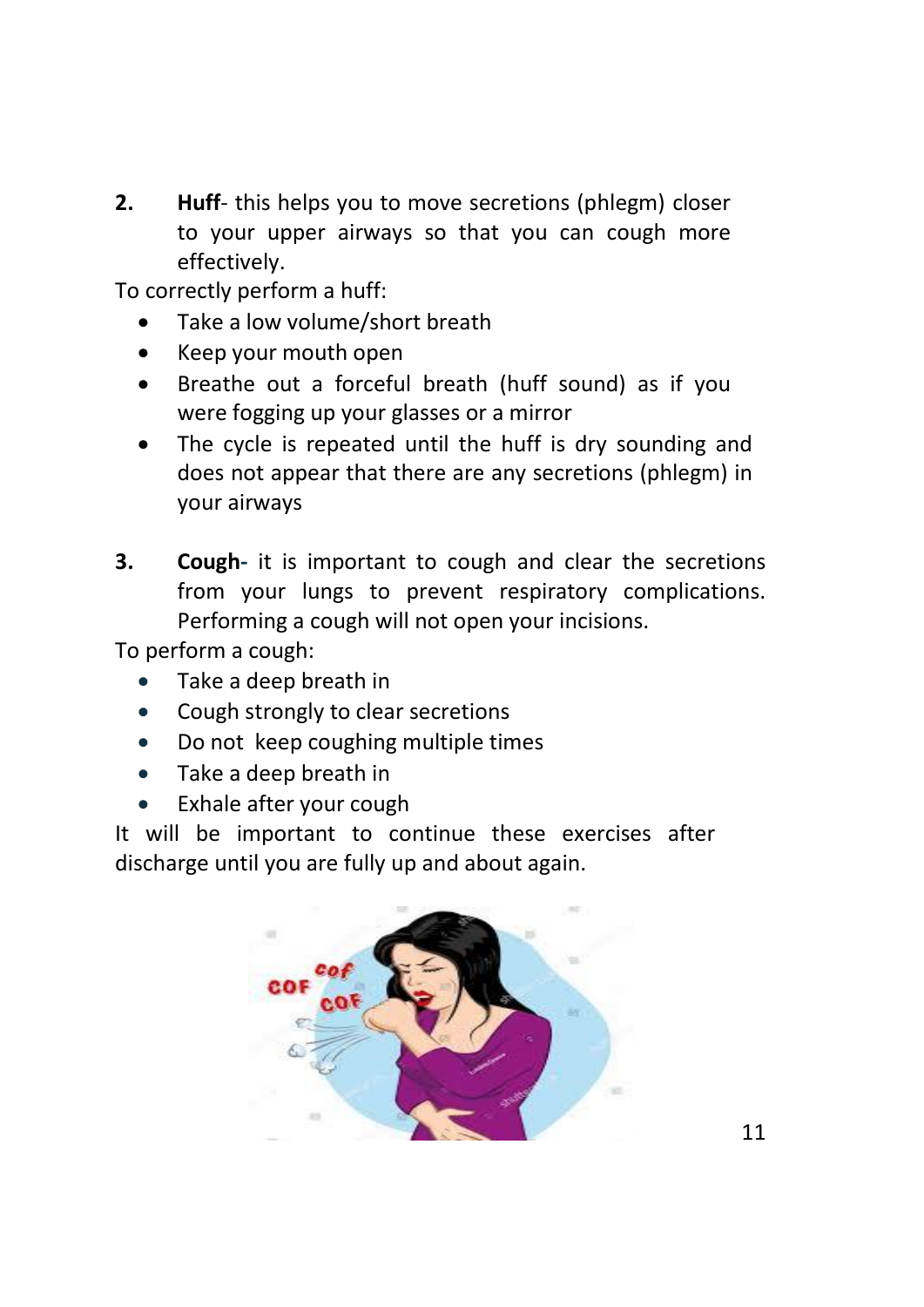## **Daily activities**

#### **Showering:**

- Standing to shower is recommended, if discomfort is experienced a shower chair can be supplied by your Occupational Therapist
- If you only have a bath, please speak to your Occupational Therapist
- Try not to bend or twist when washing legs and feet, instead apply soap onto a long handled sponge



#### **Drying:**

- In a seated position, raise one leg at a time to dry legs and feet
- Place towel on back of chair to gently dry back avoid twisting.

#### **Dressing:**

- Sit to dress legs, raise feet up to put on socks/pants. Speak with your Occupational Therapist if you cannot do this
- Try and wear clothes which open at front to reduce back twisting
- Consider slip on shoes instead of lace up shoes, but ensure they are flat, supportive and non-slip
- A shoe horn, elastic shoe laces, a sock aid and a dressing stick can help you to dress if you are having difficulty

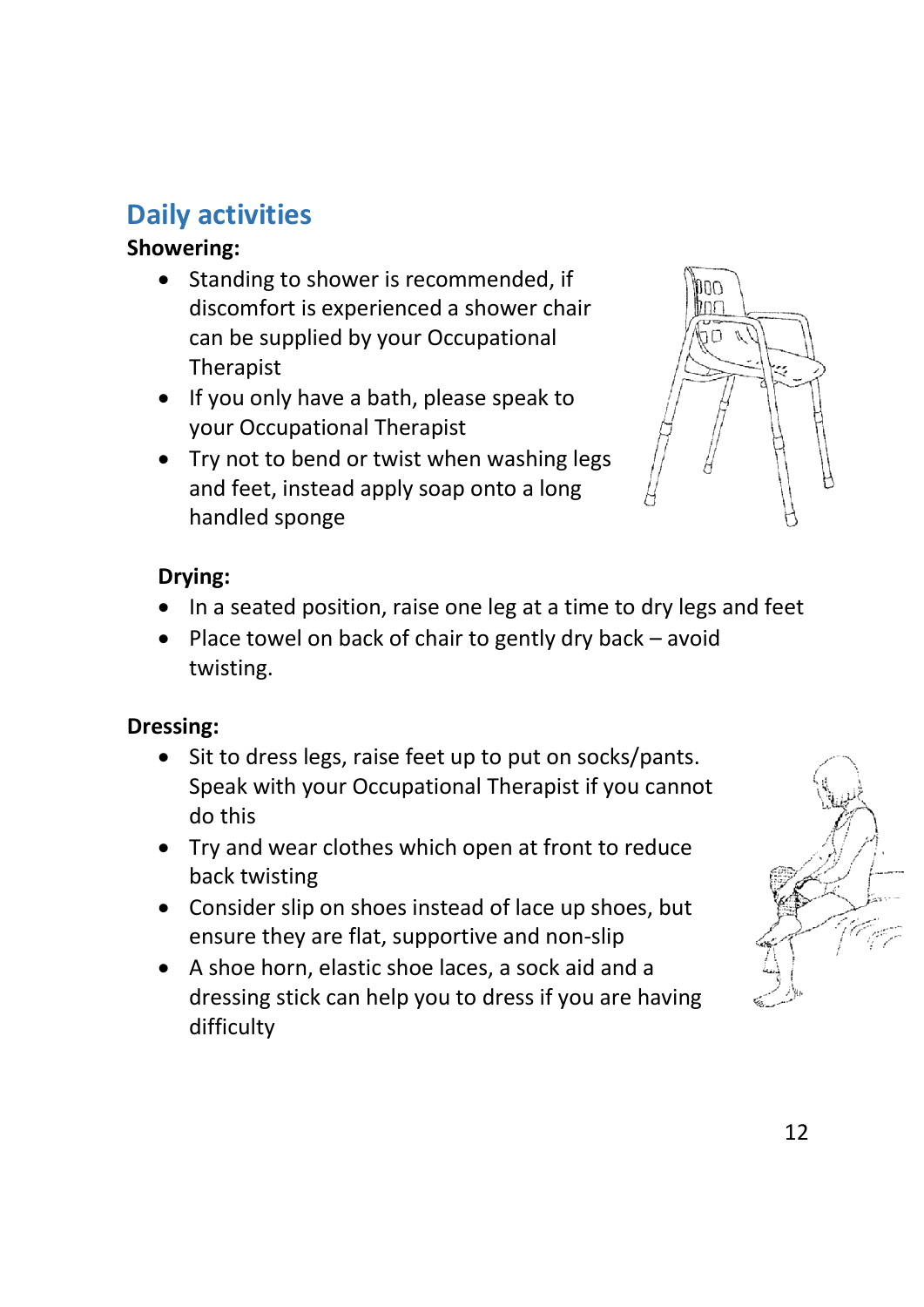#### **Toileting:**

- If your toilet is too low, a raised toilet seat or over toilet aid can assist you
- If you experience trouble getting on/off toilet, the assistance of a rail and/or equipment will help, please speak to your Occupational Therapist for further information

#### **Sitting:**

- Sit upright, hips level with knees and head facing forward
- Try using a roll to support lower back when sitting

#### **Sleeping:**

• Lying on your side with a pillow between bent knees is a comfortable position to use after surgery



- Avoid twisting the spine when moving in bed.
- Use a firm mattress that is a good height for you to get on/off from
- Use a firm flat pillow to support your head; keeping shoulders and hips aligned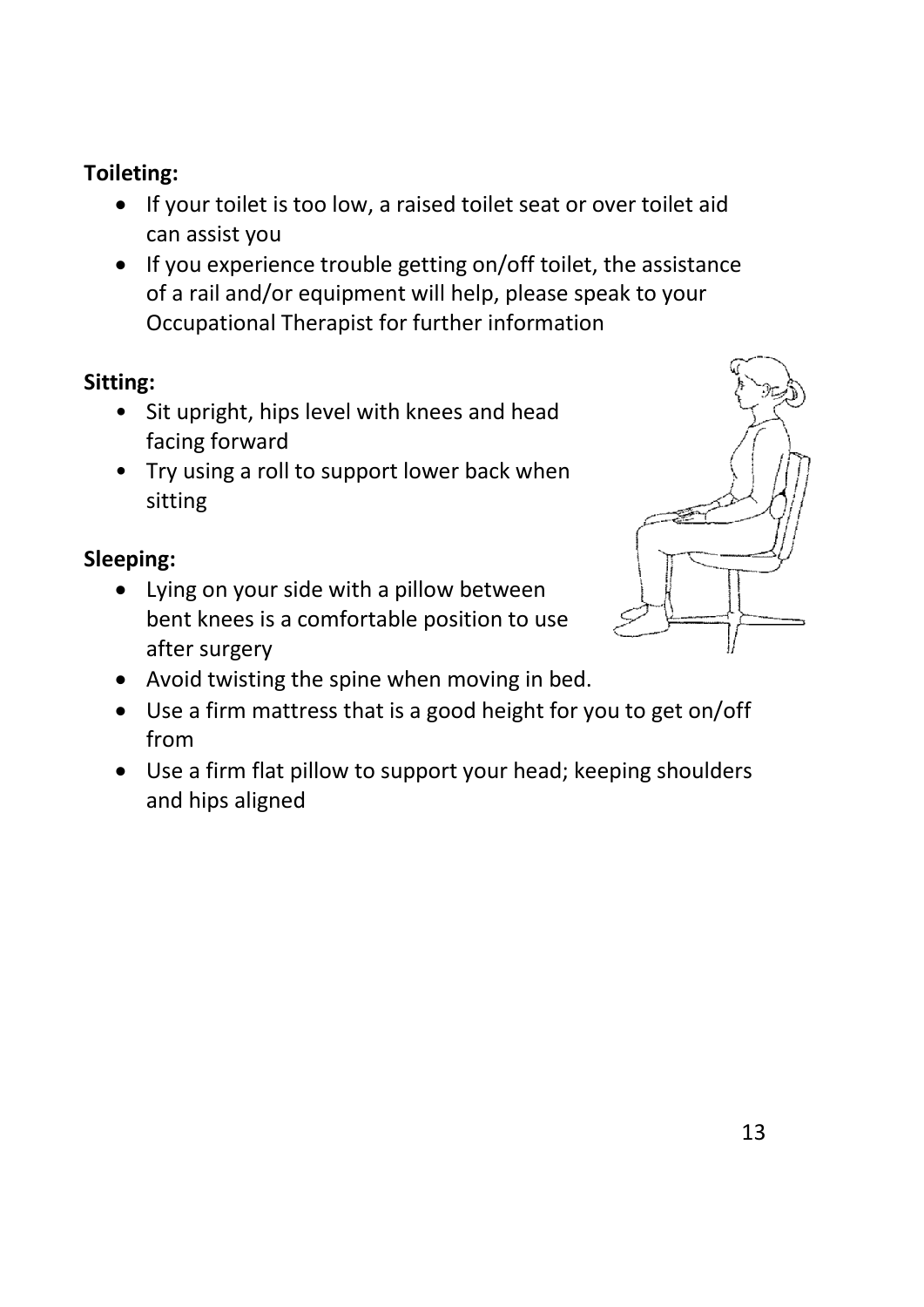

## **DISCHARGE FROM HOSPITAL**

Fortunately, St George Hospital has a service where your treatment and care can be carried out in the comfort of your own home. The service is called Hospital in the Home (HiTH). If your doctor decides that this service is suited to your medical and surgical needs then nursing or medical staff are able to attend your home and provide you with the care you would otherwise get in hospital. Patients on this service have an enhanced recovery and have found this service to be a convenient and a more comfortable option.

On the day that you leave the ward you will be given:

- Instructions on how to make an appointment with your specialist and any other appointments with other specialists (if required)
- A prescription for any new medications that may have commenced during your stay in hospital
- It may be important to see your GP early to ensure you have and adequate supply of medication. The hospital pharmacy will supply only a limited amount for discharge
- Specific instructions for home and what you might need to go to the GP for
- A letter for your GP detailing your hospital stay. This should be **taken to your local GP**
- Medical Certificate (if required)
- Any private x-rays that you brought into hospital
- Any valuables that have been stored in security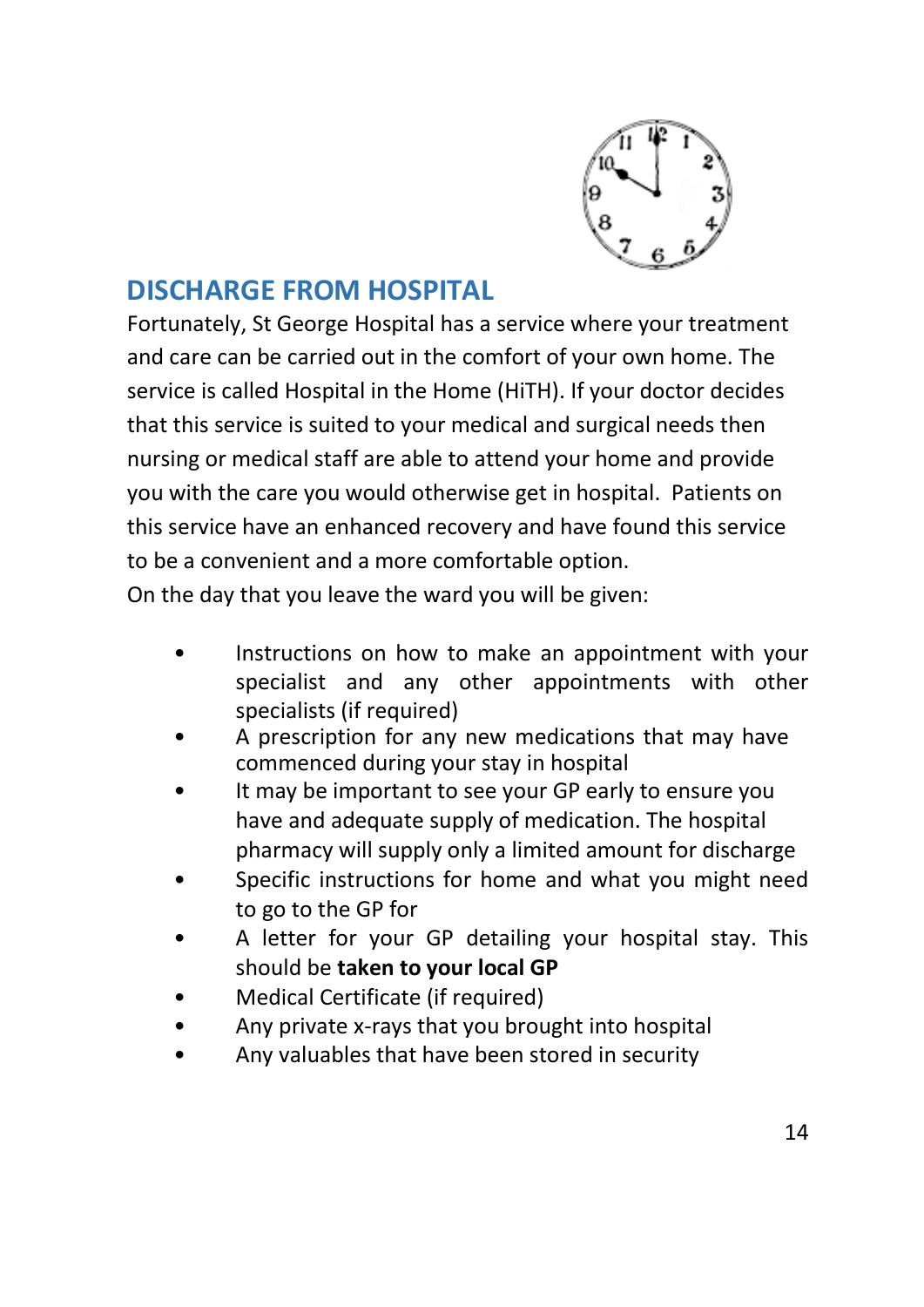#### **Patient Transit Lounge**

**Discharge time from the ward is 10am,** however, if the person who is taking you home cannot make it to the hospital by this time, or your medications and/or letters are not ready, you will be sent to the P**atient Transit Lounge**. The Lounge is located on Level 4. We need you to vacate your bed as soon as possible to help us prepare for incoming patients. There is a Registered Nurse in the Lounge who will go through your discharge paperwork, appointments and medications. If required, medications can be given to you in the Lounge.

## **AFTER DISCHARGE**

Prepare for your arrival home before you are admitted to the hospital. It may involve cooking extra meals and freezing them or organising a family member or friend to assist with housework and perhaps to stay with you for a few days.

#### **Diet**

Soon after your operation, you can eat and drink normally, remember that a nutritious diet will help the body to heal. It is normal to have a reduced appetite after the procedure. If you find this is occurring, try having 6 small meals rather than 3 large ones. Drink enough fluid so that you are passing good amounts of light coloured urine throughout the day.

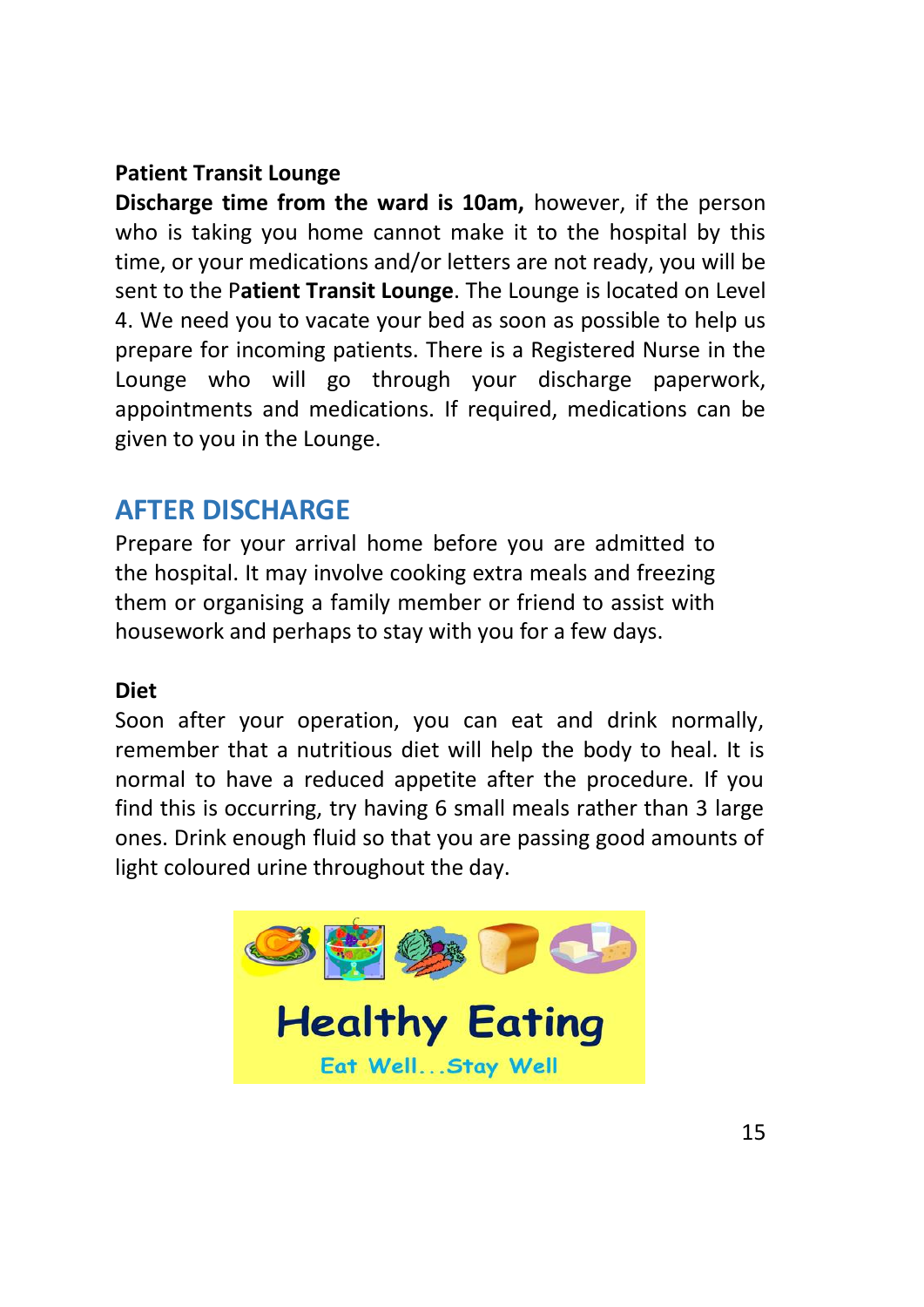#### **Physical activity**

WHEN LIFTING:

- Feet should be pointed in the same direction as the load with one foot slightly behind the other
- Do not twist your back instead keep your shoulders and hips in line when turning



- Keep the load as close to your body as possible.
- Bend at knees not hips.

No lifting, pushing, or pulling of heavy objects over 5 kg's, and no strenuous activity (including sexual activity) for the first 6 weeks. Try to change position every 30 minutes. You should continue walking and participate in non-strenuous physical activity as discussed with your physiotherapist or Doctor. During the day you may feel tired and require a nap. This is normal after a major operation and you will return to normal as your strength and stamina continues to improve over 4-6 weeks.

**You are not to drive** for the first 10 days to 2 weeks following surgery. You can ride in a car for short distances up to 20 minutes after the first week.

#### **Getting in and out of a car:**

- 1. Lower self onto seat carefully shuffle back then bring in one leg at a time- reverse steps to get out
- 2. Keep your seat in an upright position or slightly reclined if need be

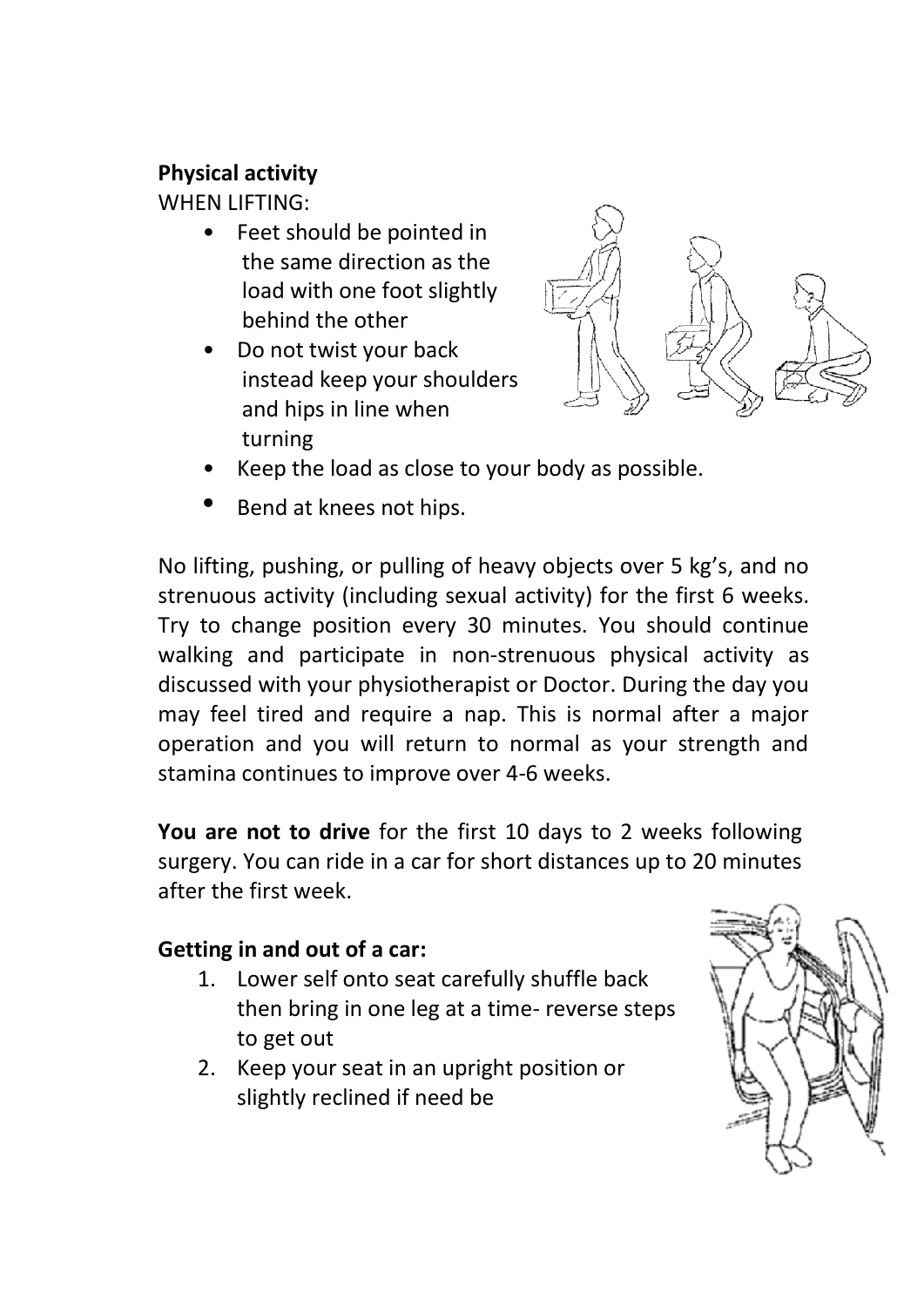3. A wedge shaped cushion or rolled up towel may be helpful to assist with good posture

#### **Returning to work:**

You may require some time off work following your surgery. The length of time will depend on your progress and the type of work you perform. Please discuss with your doctor when you can return to work and if there are any specific precautions you need to be aware of. Your Occupational Therapist can liaise with your employer regarding safe return to work and suitable duties.